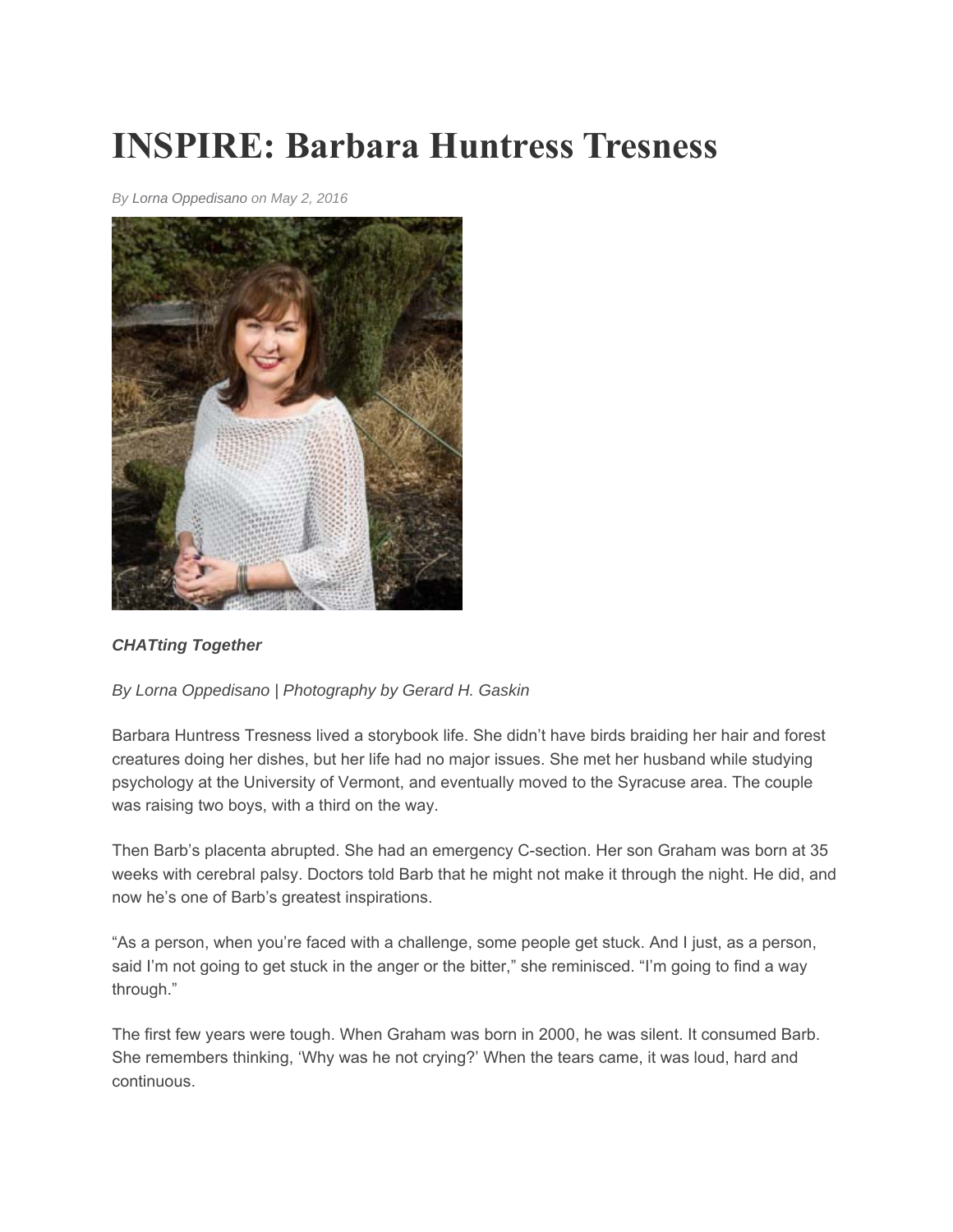"You have a bad time with a sick child, and it's a few days. This was unending," she said, explaining that it lasted for years, and she didn't know what to do for him. She followed the experts' instructions, but nothing seemed to work; in some cases, medicines seemed to agitate her son even more.

When Graham was 4 years old, Barb heard about craniosacral therapy, a form of massage founded by Dr. John Upledger. She contacted a therapist, and he came to the house. When he began his work, it didn't appear he was doing much, Barb admits, but then Graham stopped crying.

"And I'm staring," she recalled. "And then all of the sudden, he smiled for the first time."

Around the same time, the family took a trip to the Las Vegas, and stayed in a hotel with animals. Barb was surprised when a trainer asked her if Graham wanted to touch a dolphin. She hesitantly agreed, not even sure that her son could touch it. Much to her amazement, he did; and in return, the dolphin picked up her head and touched Graham. The crowd was in awe, Barb remembered.

"They had this connection, and it was immediate," she said. "And I thought, 'OK, there's something to this dolphin thing. I've got to pursue this.'"

In August 2004, Barb followed the idea of dolphin therapy to the Upledger Institute in the Bahamas. She had no idea what to expect, but the animals seemed to intuitively know how to approach Graham, and had a positive effect on him. Moreover, shortly after the family returned home, Graham took his first unaided weight-bearing steps.

"And the only thing I'd done differently was the dolphin therapy with Upledger. So I knew then that there was something really magical about this," she said. She continued on her journey with Graham, becoming a licensed massage therapist and learning craniosacral therapy.

Despite all of this growth, Graham still faced one major issue: communication. It's not that people were intentionally dismissive; many simply didn't know how to interact with someone like Graham, who Barb describes as a "nonverbal communicator."

"I was telling our story, and I'm passionate about it. I realized that I'm just a mom in Manlius, NY. This is a global issue. This is misunderstanding disability and communication up here," she said, raising her hand to a high "macro" level.

In the last few years, Barb and her husband have partnered with organizations like Syracuse University's Burton Blatt Institute and AccessCNY to found CHAT Collective. The business started as a week-long summer camp, and then a club, but Barb wanted something less labor-intensive that could reach more people.

"How can we take what worked – the socialization, the communication and the awareness – and bring it to the community?" she pondered.